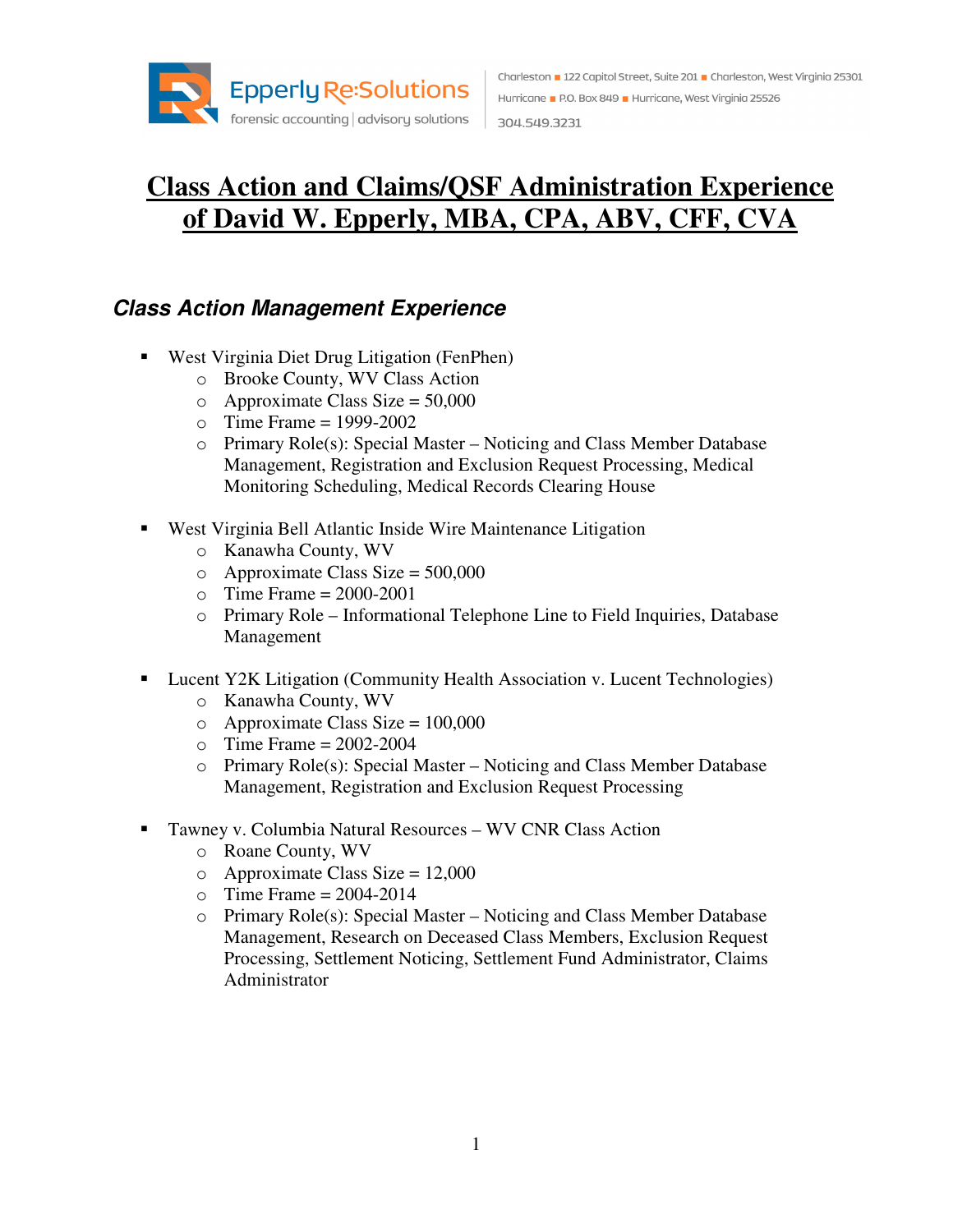- BB& T v. Cabot Oil & Gas
	- o Kanawha County, WV
	- $\circ$  Approximate Class Size = 2,700
	- $\textcirc$  Time Frame = 2006-2012
	- o Primary Role(s): Special Master Noticing and Class Member Database Management, Research on Deceased Class Members, Exclusion Request Processing, Settlement Noticing, Settlement Fund Trustee and Administrator
- West Virginia Rezulin Litigation
	- o Raleigh County, WV
	- $\circ$  Approximate Class Size = 600
	- $\circ$  Time Frame = 2006-2009
	- o Primary Role(s): Special Master Noticing and Class Member Database Management, Settlement Noticing, Settlement Fund Administrator, Claims Administrator
- **Muhammad v. National City Mortgage, Inc.** 
	- o United States District Court for the Southern District of WV
	- $o$  Approximate Class Size = 773
	- $\circ$  Time Frame = 2008-2009
	- o Primary Role(s): Special Master Noticing and Class Member Database Management, Settlement Noticing, Settlement Fund Administrator
- Anania v. Snowshoe Mountain, Inc.
	- o Pocahontas County, WV
	- $\circ$  Approximate Class Size = 2,000
	- $\circ$  Time Frame = 2009-present
	- o Primary Role(s): Special Master Noticing and Class Member Database Management
- Nationwide Mutual Insurance Co. v. O'Dell, et al
	- o Roane County, WV
	- $\circ$  Approximate Class Size = 1,300
	- o Time Frame = 2009-present
	- o Primary Role(s): Noticing and Class Member Database Management, Settlement Noticing, Settlement Fund Administrator
- Thomas Casto v. City National Bank, N.A.
	- o Kanawha County, WV
	- $\degree$  Approximate Class Size = 82,000
	- $\circ$  Time Frame = 2012
	- o Primary Role(s): Database Design, Administration and Implementation; Retained Advisor/Consultant to the Defendant to Provide Oversight of Court-Appointed Administrator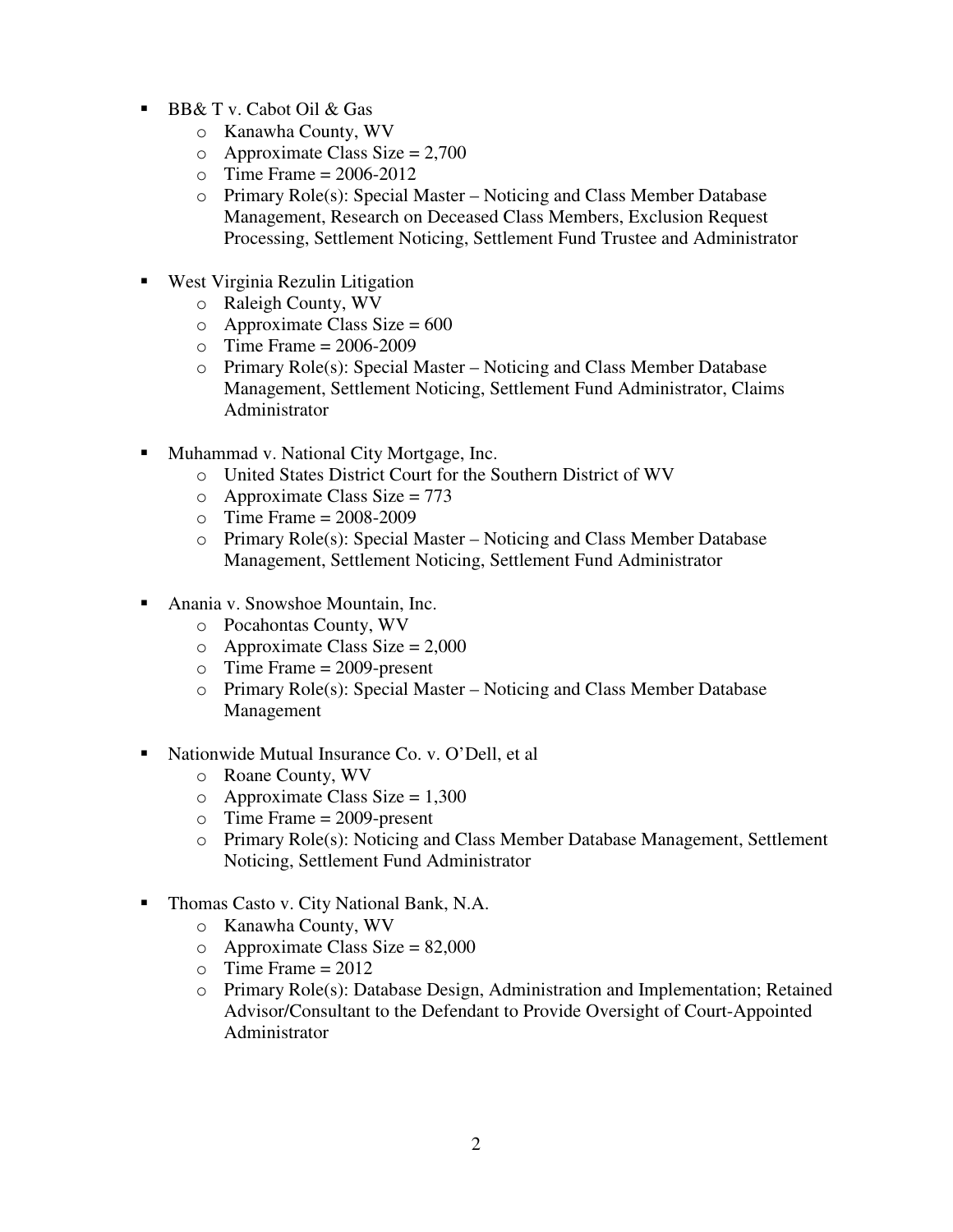- United Bank Overdraft Fee Class Action
	- o Jackson County, WV
	- $\circ$  Approximate Class Size = 70,000
	- $\circ$  Time Frame = 2013-2015
	- o Primary Role(s): Noticing and Class Member Database Management, Settlement Noticing, Settlement Fund Administrator
- **Pirillo v. PNC Mortgage Company Class Action** 
	- o Monongalia County, WV
	- $\circ$  Approximate Class Size = 50
	- $\circ$  Time Frame = 2013-2014
	- o Primary Role(s): Noticing and Class Member Database Management, Settlement Noticing, Settlement Fund Administrator
- Roberts v. Walgreen Employment Discharge Class Action
	- o Mercer County, WV
	- $o$  Approximate Class Size = 75
	- $\circ$  Time Frame = 2014
	- o Primary Role(s): Noticing and Class Member Database Management, Settlement Noticing, Settlement Fund Administrator
- Lucas v. Fifth Third Mortgage Company Class Action
	- o Wayne County, WV
	- $\circ$  Approximate Class Size = 300
	- $\circ$  Time Frame = 2014-2015
	- o Primary Role(s): Noticing and Class Member Database Management, Settlement Noticing, Settlement Fund Administrator
- Nutter v. M&T Bank Class Action
	- o Mason County, WV
	- $\circ$  Approximate Class Size = 700
	- $\circ$  Time Frame = 2014-2015
	- o Primary Role(s): Noticing and Class Member Database Management, Settlement Noticing, Settlement Fund Administrator
- Jenkins v. 7-Eleven Employment Discharge Class Action
	- o Kanawha County, WV
	- $\circ$  Approximate Class Size = 300
	- $\textcirc$  Time Frame = 2014-2015
	- o Primary Role(s): Noticing and Class Member Database Management, Settlement Noticing, Settlement Fund Administrator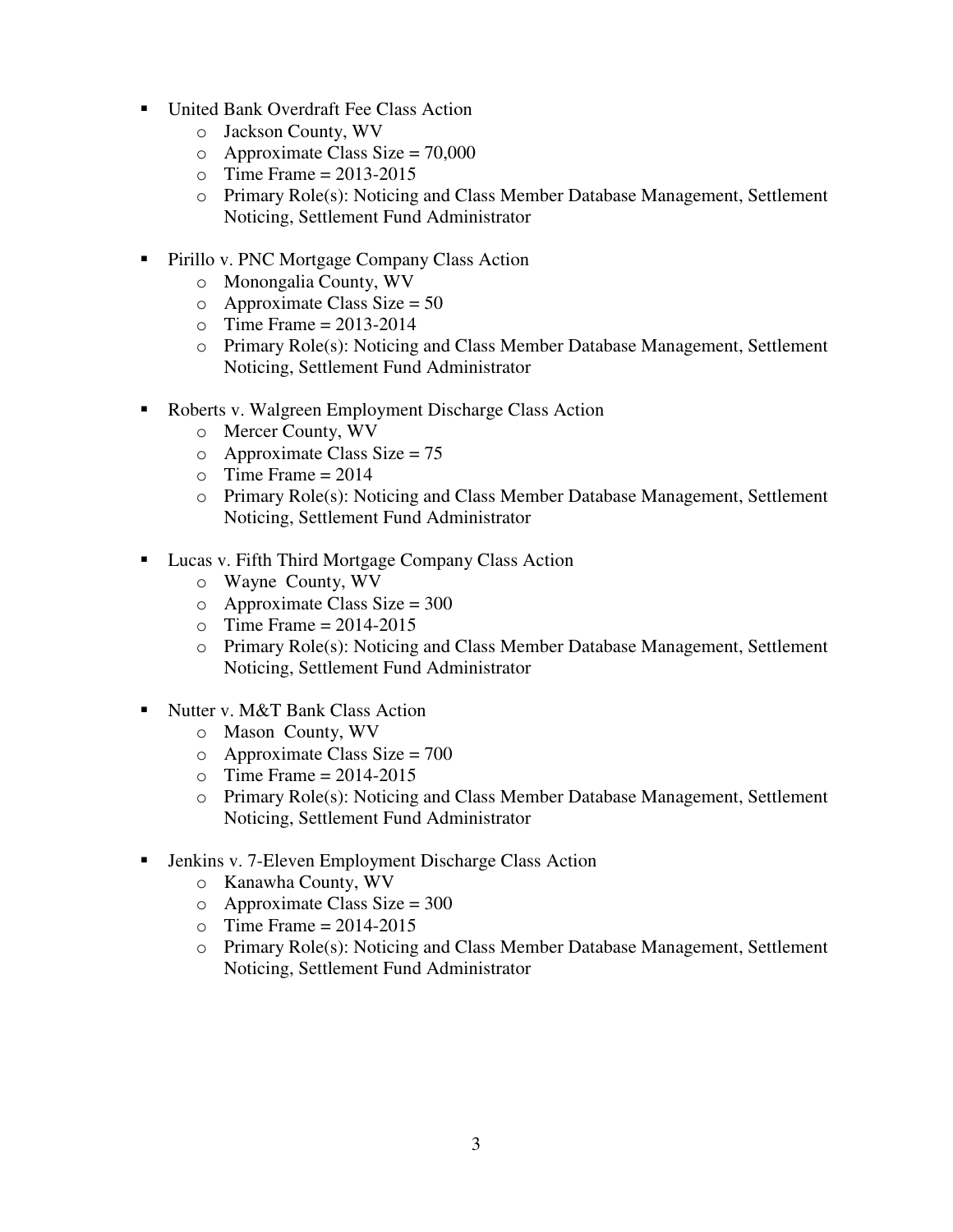- Swieton v. Kroger Employment Discharge Class Action
	- o Kanawha County, WV
	- $\circ$  Approximate Class Size = 1,000
	- $\circ$  Time Frame = 2014-2016
	- o Primary Role(s): Noticing and Class Member Database Management, Settlement Noticing, Settlement Fund Administrator
- Weaver, at al. v. Valley Comprehensive Mental Health Center, Inc.
	- o Monongalia County, WV
	- $\circ$  Approximate Class Size = 30
	- $\circ$  Time Frame = 2014-2016
	- o Primary Role(s): Noticing and Class Member Database Management, Settlement Noticing, Settlement Fund Administrator
- Smith v. Res-Care, Inc.
	- o United States District Court for Southern West Virginia, Huntington Division
	- $\circ$  Approximate Class Size = 4,500
	- $\circ$  Time Frame = 2015-2016
	- o Primary Role(s): Noticing and Class Member Database Management, Settlement Noticing, Claims Administrator, Settlement Fund Administrator
- Blankenship v. Brody Mining, LLC
	- o Mingo County, WV
	- $\circ$  Approximate Class Size = 58
	- $\circ$  Time Frame = 2015-present
	- o Primary Role(s): Noticing and Class Member Database Management, Settlement Noticing, Settlement Fund Administrator
- Mulcahy v. Waste Management, Inc.
	- o Harrison County, WV
	- $\circ$  Approximate Class Size = 66
	- $\circ$  Time Frame = 2015-2016
	- o Primary Role(s): Noticing and Class Member Database Management, Settlement Noticing, Settlement Fund Administrator
- Betonte v. Fresenius Medical Care Holdings. Inc., et al
	- o Mercer County, WV
	- $\circ$  Approximate Class Size = 46
	- $\textcirc$  Time Frame = 2015-2016
	- $\circ$  Primary Role(s): Noticing and Class Member Database Management, Settlement Noticing, Settlement Fund Administrator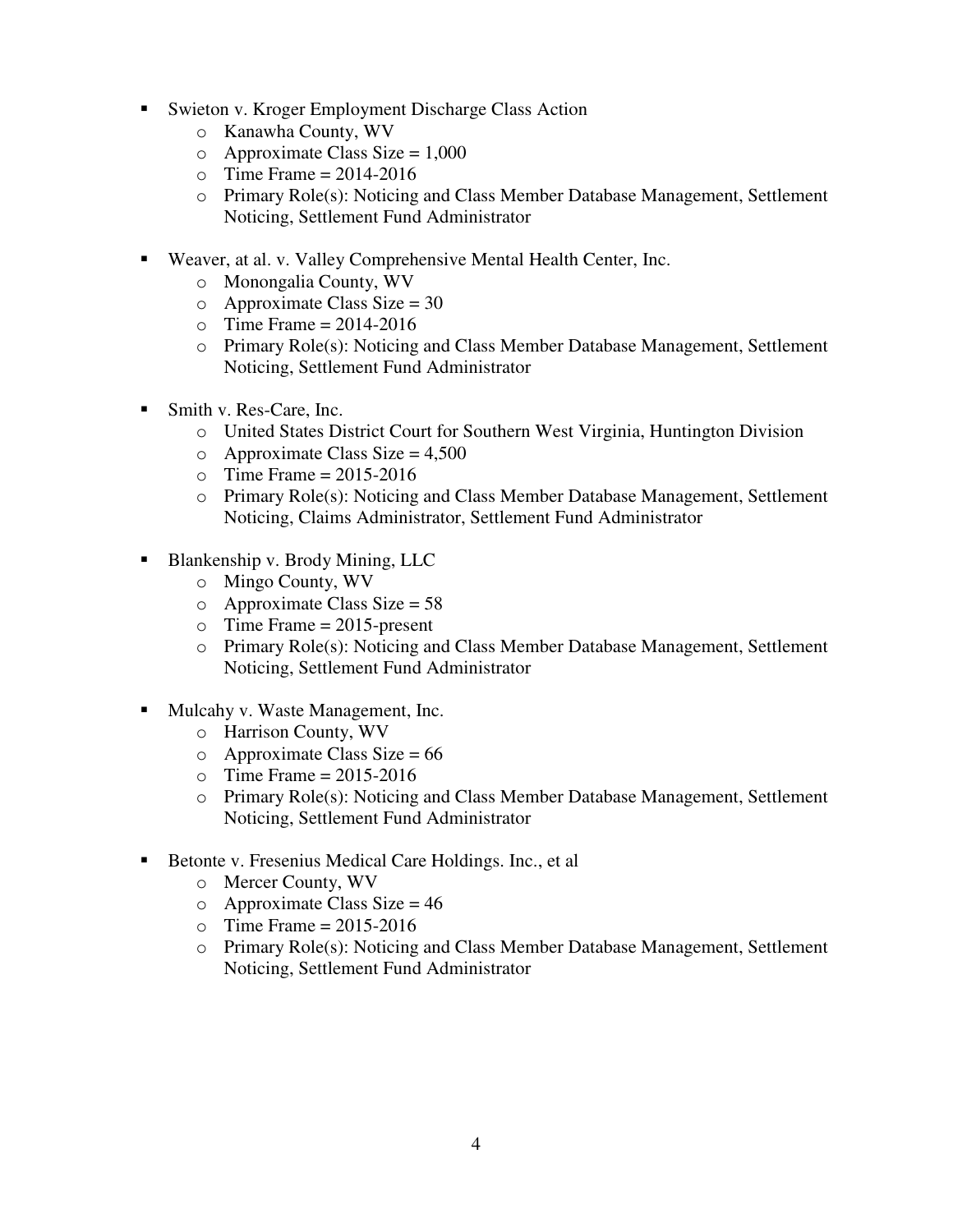- Edwards v. Coca Cola Bottling Co. Consolidated, et al.
	- o Kanawha County, WV
	- $\circ$  Approximate Class Size = 53
	- $\circ$  Time Frame = 2015-2016
	- o Primary Role(s): Noticing and Class Member Database Management, Settlement Noticing, Settlement Fund Administrator
- Clay v. Wendy's International, Inc.
	- o Kanawha County, WV
	- $\circ$  Approximate Class Size = 166
	- $\textcirc$  Time Frame = 2015-2016
	- o Primary Role(s): Noticing and Class Member Database Management, Settlement Noticing, Settlement Fund Administrator
- Thomas v. SGS North America Inc.
	- o Kanawha County, WV
	- $o$  Approximate Class Size = 31
	- $\circ$  Time Frame = 2015-2016
	- o Primary Role(s): Noticing and Class Member Database Management, Settlement Noticing, Settlement Fund Administrator
- Holstein v. Sears Holding Corporation
	- o Kanawha County, WV
	- $\circ$  Approximate Class Size = 530
	- $\circ$  Time Frame = 2015-2016
	- o Primary Role(s): Noticing and Class Member Database Management, Settlement Noticing, Settlement Fund Administrator
- Brown v. Live Nation Worldwide, Inc.
	- o Kanawha County, WV
	- $\circ$  Approximate Class Size = 55
	- $\circ$  Time Frame = 2015-2016
	- o Primary Role(s): Noticing and Class Member Database Management, Settlement Noticing, Settlement Fund Administrator
- Slater v. L Brands, Inc. and Bath and Body Works, LLC
	- o Kanawha County, WV
	- $\circ$  Approximate Class Size = 53
	- $\text{o}$  Time Frame = 2015-2016
	- o Primary Role(s): Noticing and Class Member Database Management, Settlement Noticing, Settlement Fund Administrator
- **Moore et al. v. Verizon/Frontier et al. (has not been certified as a Class)** 
	- o Harrison County, WV
	- $\circ$  Approximate Class Size = 830
	- $\circ$  Time Frame = 2016-present
	- o Primary Role(s): Potential class member data assimilation; Noticing expert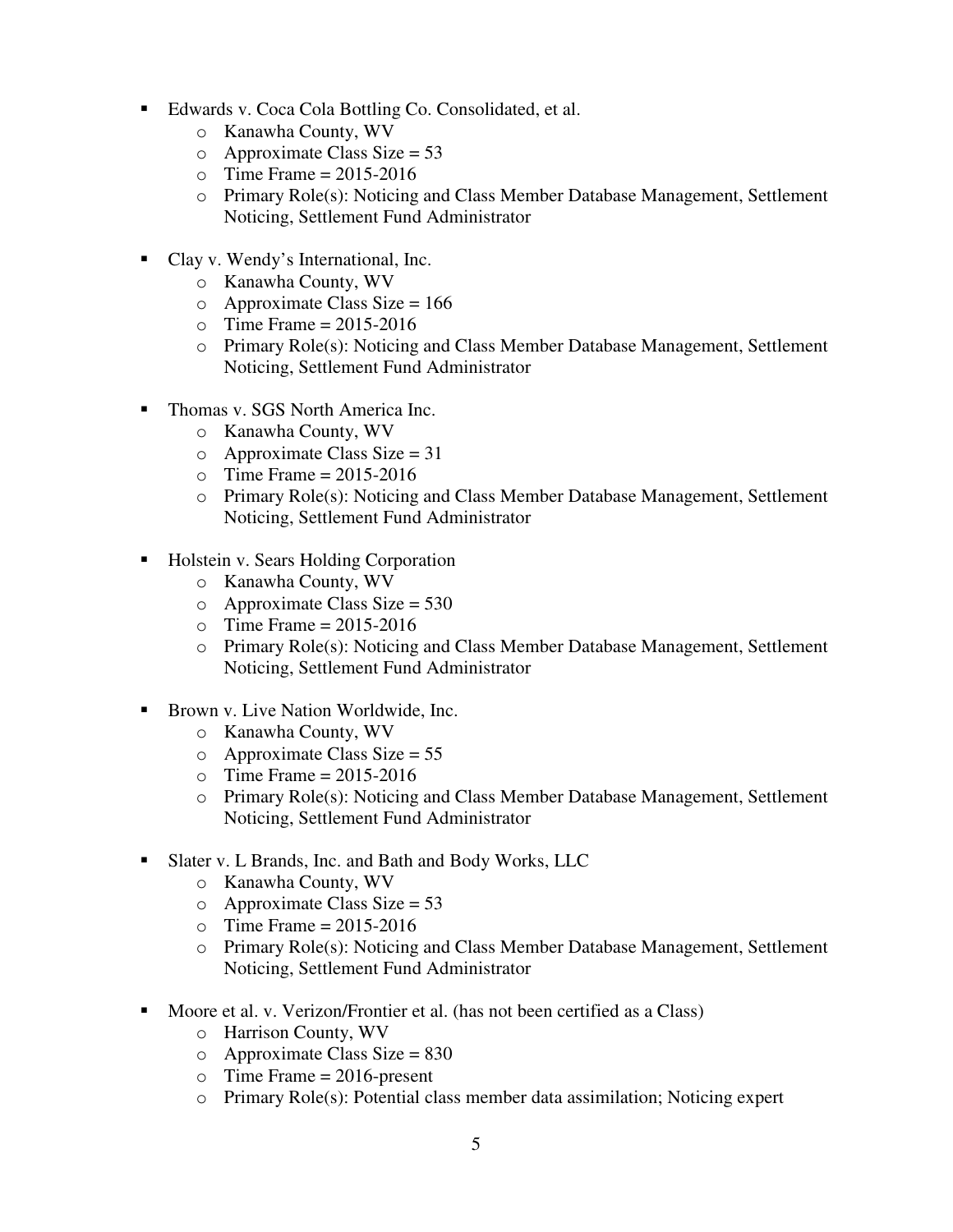- Brown et al. v. Marriott International, LLC
	- o Kanawha County, WV
	- $\circ$  Approximate Class Size = 64
	- $\circ$  Time Frame = 2016-2017
	- $\circ$  Primary Role(s): Noticing and Class Member Database Management, Settlement Noticing, Settlement Fund Administrator
- Adams et al. v. Beverly Enterprises-WV
	- o Kanawha County, WV
	- $o$  Approximate Class Size = 27
	- $\circ$  Time Frame = 2016-2017
	- o Primary Role(s): Noticing and Class Member Database Management, Settlement Noticing, Settlement Fund Administrator
- McMahon et al. v. SP Plus Corporation et al.
	- o Kanawha County, WV
	- $\circ$  Approximate Class Size = 180
	- $\circ$  Time Frame = 2016-2017
	- o Primary Role(s): Noticing and Class Member Database Management, Settlement Noticing, Settlement Fund Administrator
- Browning et al. v. Hospitality Lodging Investors, LP
	- o Raleigh County, WV
	- $\circ$  Approximate Class Size = 50
	- $\circ$  Time Frame = 2016-2017
	- o Primary Role(s): Noticing and Class Member Database Management, Settlement Noticing, Claims Administrator
- Casto et al. v. Weatherford Artificial Lift Systems, Inc.
	- o Kanawha County, WV
	- $\circ$  Approximate Class Size = 55
	- $\textcirc$  Time Frame = 2016-2017
	- o Primary Role(s): Noticing and Class Member Database Management, Settlement Noticing, Claims Administrator
- Shore v. Chase Bank, et al.
	- o U.S, District Court, Southern District of Florida
	- o Approximate Class Size =  $5,100$
	- $\circ$  Time Frame = 2016-present
	- o Primary Role(s): Noticing and Class Member Database Management, Settlement Noticing, Claims Administrator
- Chamberlain, et al. v. 7-Eleven, Inc.
	- o Ohio County, WV
	- $\circ$  Approximate Class Size = 560
	- $\circ$  Time Frame = 2016-2017
	- o Primary Role(s): Noticing and Class Member Database Management, Settlement Noticing, Claims Administrator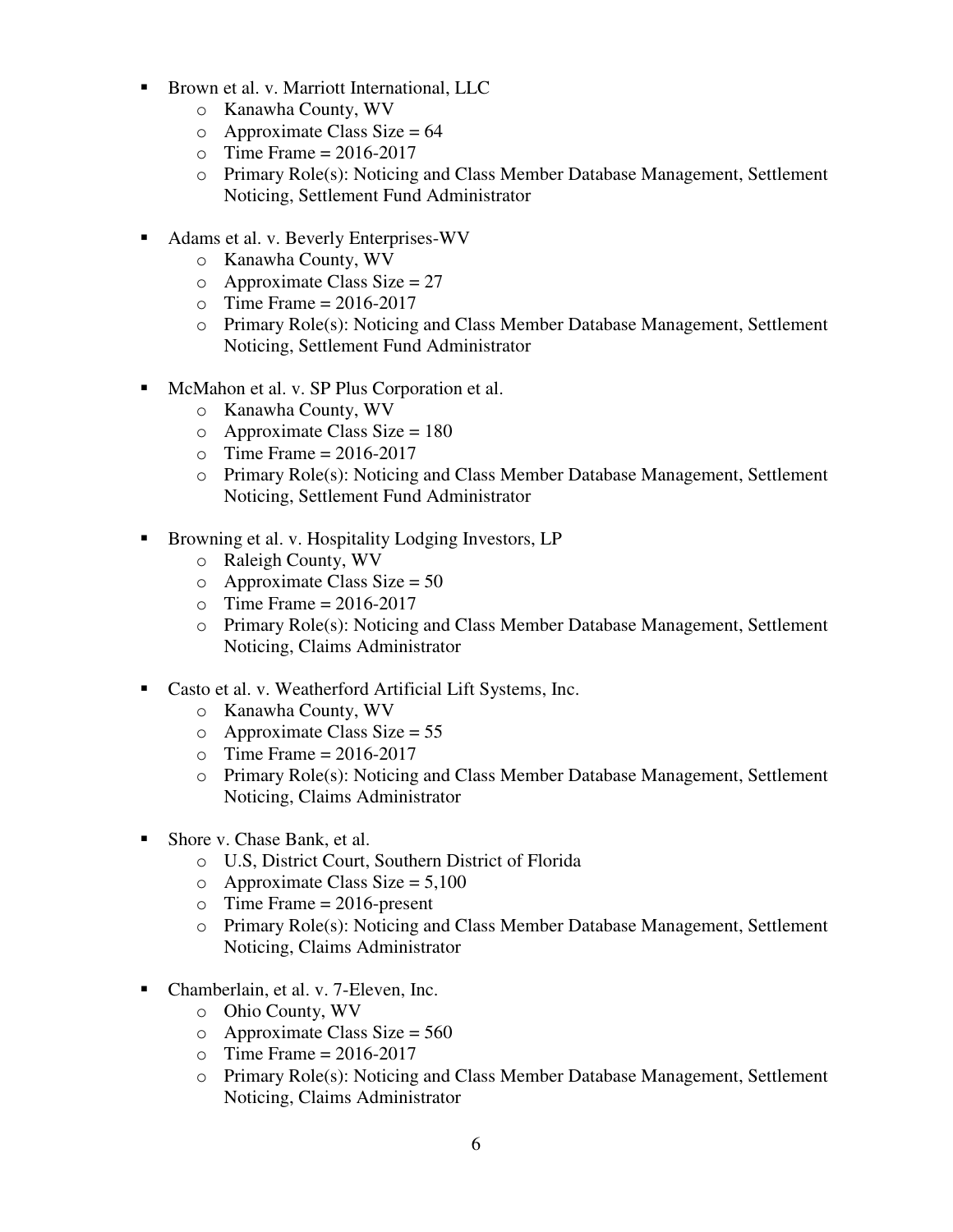- Moten v. Little Eagle Coal Company (CONSOL)
	- o Nicholas County, WV
	- $o$  Approximate Class Size = 15
	- $\circ$  Time Frame = 2016-2017
	- o Primary Role(s): Noticing and Class Member Database Management, Settlement Noticing, Claims Administrator
- **Montoya v. Bon-Ton Department Stores, Inc.** 
	- o Kanawha County, WV
	- $\circ$  Approximate Class Size = 70
	- $\circ$  Time Frame = 2016-2017
	- o Primary Role(s): Noticing and Class Member Database Management, Settlement Noticing, Claims Administrator
- Stender v. Verizon Wireless, d/b/a Cellco Partnership
	- o Ohio County, WV
	- $\circ$  Approximate Class Size = 23
	- $\circ$  Time Frame = 2016-2017
	- o Primary Role(s): Noticing and Class Member Database Management, Settlement Noticing, Claims Administrator
- Equal Employment Opportunity Commission (EEOC) v. Coca-Cola Bottling Co. Consolidated
	- o EEOC Birmingham District
	- $\circ$  Approximate Class Size = 30,000
	- $\circ$  Time Frame = 2016-present
	- o Primary Role(s): Noticing and Class Member Database Management, Settlement Noticing, Claims Administrator
- **Whittington v. Central Transport, LLC** 
	- o Kanawha County, WV
	- $o$  Approximate Class Size = 25
	- $\circ$  Time Frame = 2017-present
	- o Primary Role(s): Noticing and Class Member Database Management, Settlement Noticing, Claims Administrator
- Dye v. Fifth Third Mortgage Company
	- o United States District Court for Southern West Virginia, Huntington Division
	- $\circ$  Approximate Class Size = 2,500
	- $\circ$  Time Frame = 2017-present
	- o Primary Role(s): Noticing and Class Member Database Management, Settlement Noticing, Claims Administrator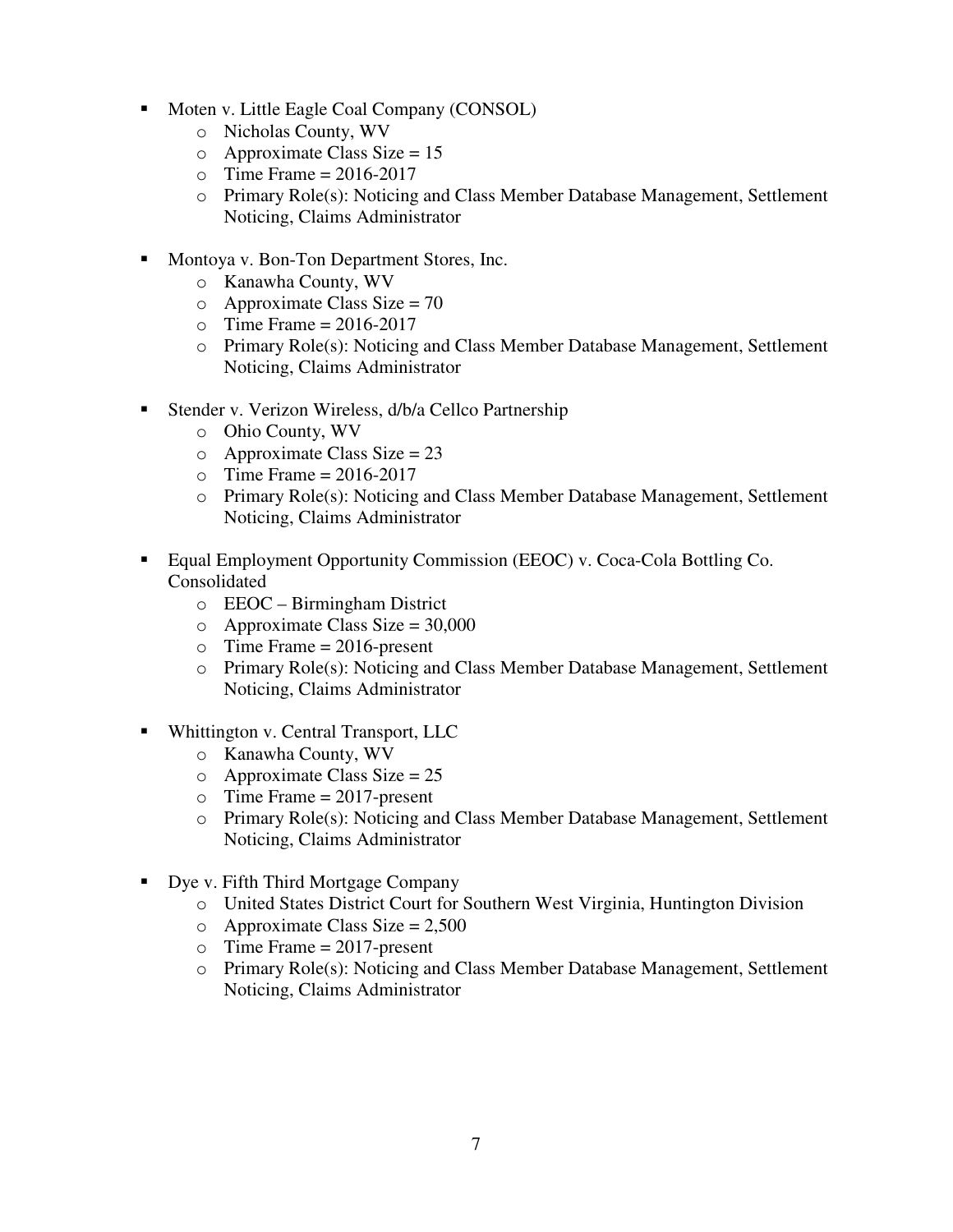- Damron et al. v. University Physicians and Surgeons, Inc.
	- o Logan County, WV
	- $\circ$  Approximate Class Size = 93
	- $\circ$  Time Frame = 2017-present
	- o Primary Role(s): Noticing and Class Member Database Management, Settlement Noticing, Claims Administrator
- Davis v. Ruskin Company
	- o Harrison County, WV
	- $\circ$  Approximate Class Size = 146
	- $\circ$  Time Frame = 2017-present
	- o Primary Role(s): Noticing and Class Member Database Management, Settlement Noticing, Settlement Administrator
- **Perez v. Figi's Companies, Inc. and Charming Sales Co. One, Inc.** 
	- o United States District Court for the Southern District of West Virginia
	- $\circ$  Approximate Class Size = 2,871
	- $\circ$  Time Frame = 2017-present
	- o Primary Role(s): Noticing and Class Member Database Management, Settlement Noticing, Settlement Administrator
- Navelski et al. v. International Paper Company
	- o United States District Court for the Northern District of Florida
	- $\circ$  Approximate Class Size = 300
	- $\circ$  Time Frame = 2017-present
	- o Primary Role(s): Noticing and Class Member Database Management
- Fleming at al. v. Alpha Natural Resources et al.
	- o Boone County, WV
	- $\circ$  Approximate Class Size = 121
	- $\circ$  Time Frame = 2017-present
	- o Primary Role(s): Noticing and Class Member Database Management, Settlement Noticing, Settlement Administrator
- Doe v. Lloyd & McDaniel, P.C.
	- o Raleigh County, WV
	- $o$  Approximate Class Size = 71
	- $\circ$  Time Frame = 2017-present
	- o Primary Role(s): Noticing and Class Member Database Management, Settlement Noticing, Claims Administrator
- Adams v. Kanawha Valley Fine Jewelry and Loan, LLC
	- o Kanawha County, WV
	- $\circ$  Approximate Class Size = 119
	- $\circ$  Time Frame = 2017-present
	- o Primary Role(s): Noticing and Class Member Database Management, Settlement Noticing, Settlement Administrator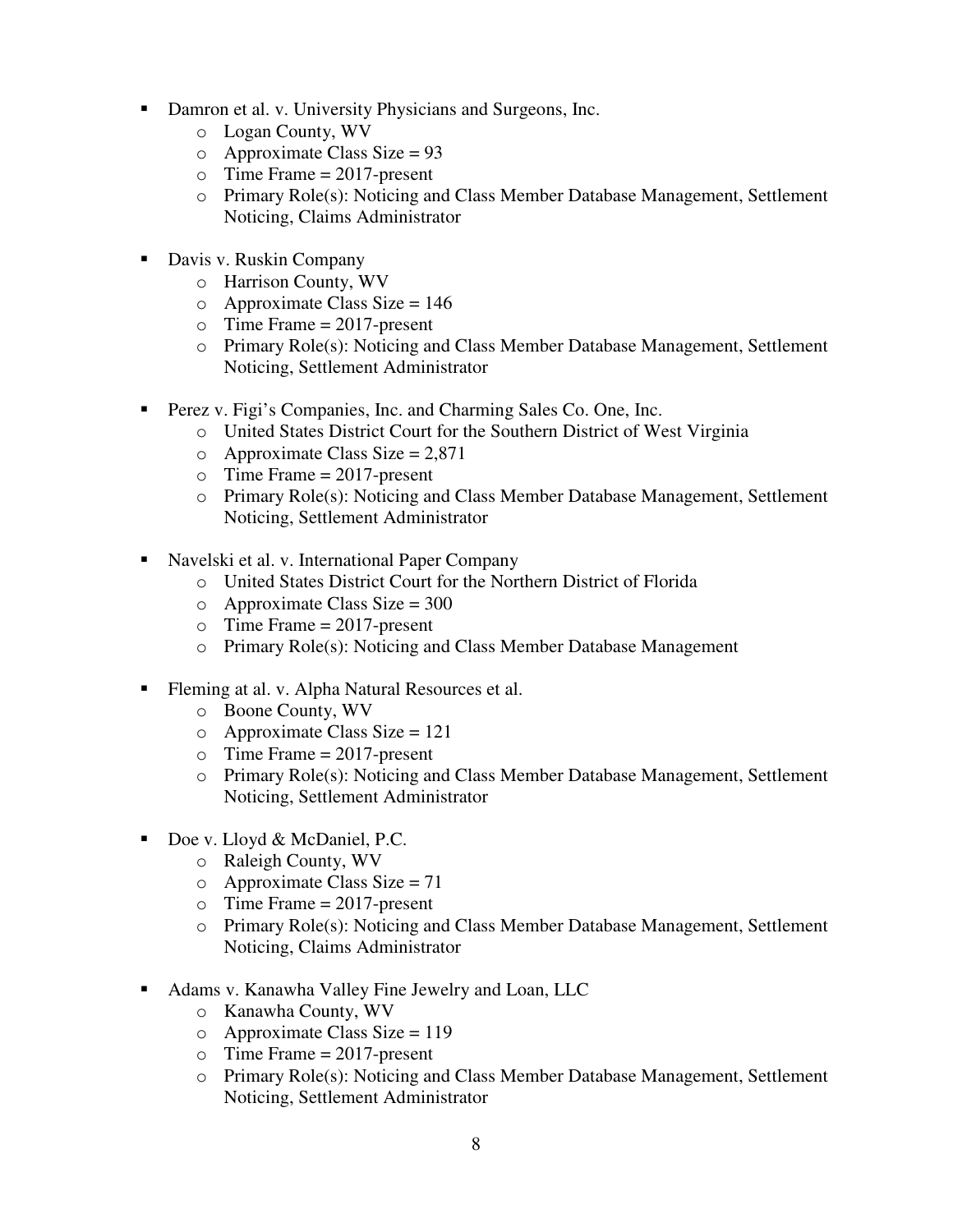- Sine v. Food Lion, LLC
	- o Berkeley County, WV
	- o Approximate Class Size = 208
	- $\circ$  Time Frame = 2017-present
	- o Primary Role(s): Noticing and Class Member Database Management, Settlement Noticing, Settlement Administrator
- O'Dell v, Chenoweth Ford, et al.
	- o Harrison County, WV
	- $\circ$  Approximate Class Size = 114
	- $\circ$  Time Frame = 2018-present
	- o Primary Role(s): Noticing and Class Member Database Management, Settlement Noticing, Settlement Administrator
- Bacardi v. Select Portfolio Servicing, Inc.
	- o U.S, District Court, Southern District of Florida
	- $\circ$  Approximate Class Size = 5,700
	- $\circ$  Time Frame = 2018-present
	- o Primary Role(s): Noticing and Class Member Database Management, Settlement Noticing, Claims Administrator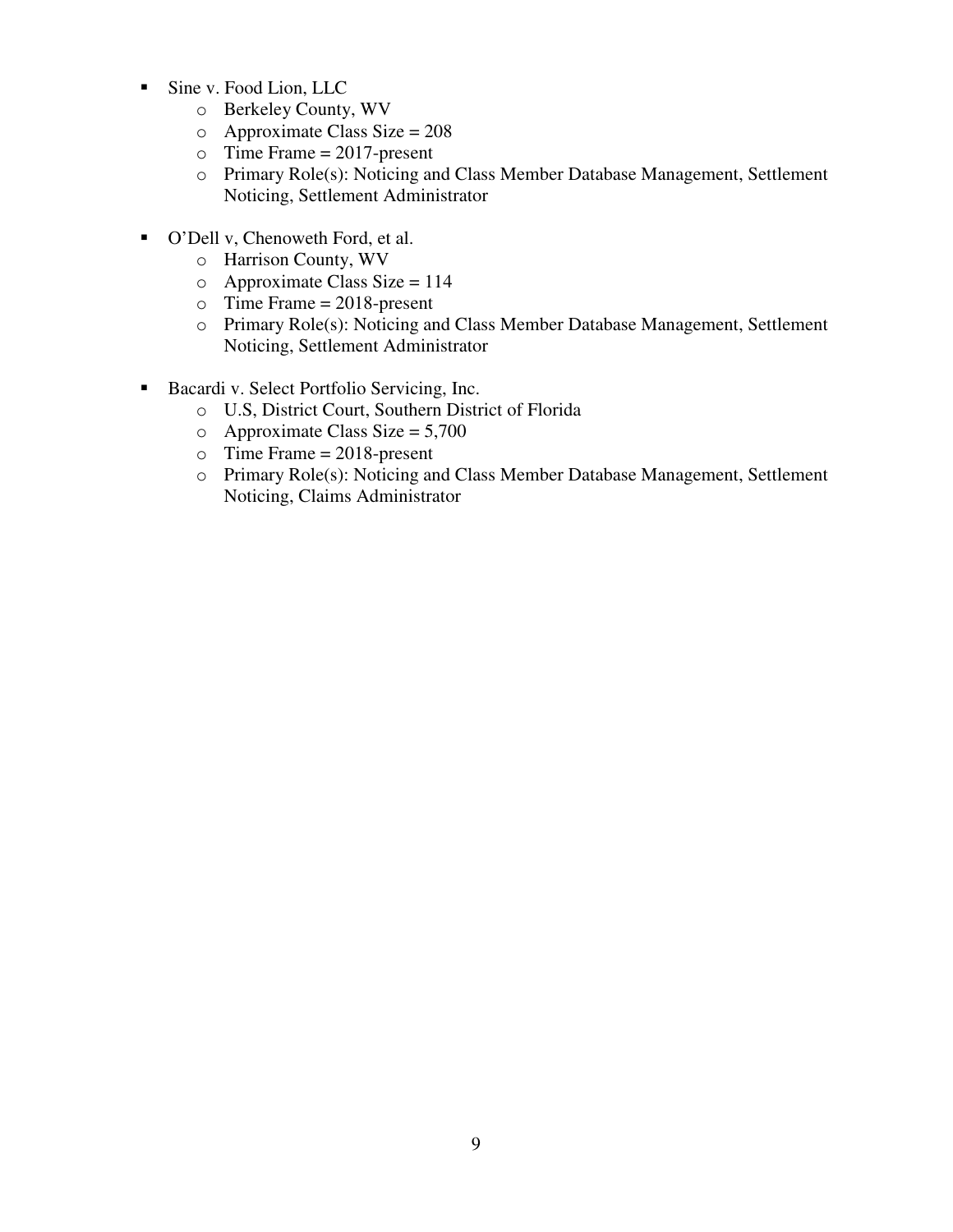## **Settlement Fund Administration Experience**

- BB&T v. Cabot Oil & Gas
	- o Kanawha County, WV
	- $\circ$  Approximate Class Size = 2,700
	- $\circ$  Time Frame = 2006-2012
	- o QSF Administration and Trustee and Special Master
	- $\circ$  Approximate Settlement Fund Amount = \$12,000,000
- West Virginia Rezulin Litigation
	- o Raleigh County, WV
	- $\circ$  Approximate Class Size = 600
	- $\circ$  Time Frame = 2006-2009
	- o QSF Administrator and Claims Administrator
	- o Approximate Settlement Amount = \$17,100,000
- Tawney v. Columbia Natural Resources WV CNR Class Action
	- o Roane County, WV
	- o Approximate Class Size =  $12,000$
	- $\circ$  Time Frame = 2004-2014
	- o QSF Administrator and Claims Administrator
	- o Approximate Settlement Amount = \$380,000,000
- Muhammad v. National City Mortgage, Inc.
	- o United States District Court for the Southern District of WV
	- $\circ$  Approximate Class Size = 773
	- $\circ$  Time Frame = 2008-2009
	- o Settlement Fund Administrator
	- o Approximate Settlement Amount: \$700,000
- Nationwide Mutual Insurance Co. v. O'Dell, et al
	- o Roane County, WV
	- $\circ$  Approximate Class Size = 1,300
	- o Time Frame = 2009-present
	- o Settlement Fund Administrator
	- o Approximate Settlement Amount = \$75,000,000
- United Bank Overdraft Fee Class Action
	- o Jackson County, WV
	- $\degree$  Approximate Class Size = 70,000
	- $\circ$  Time Frame = 2013-2015
	- o Settlement Fund Administrator
	- o Approximate Settlement Amount = \$3,300,000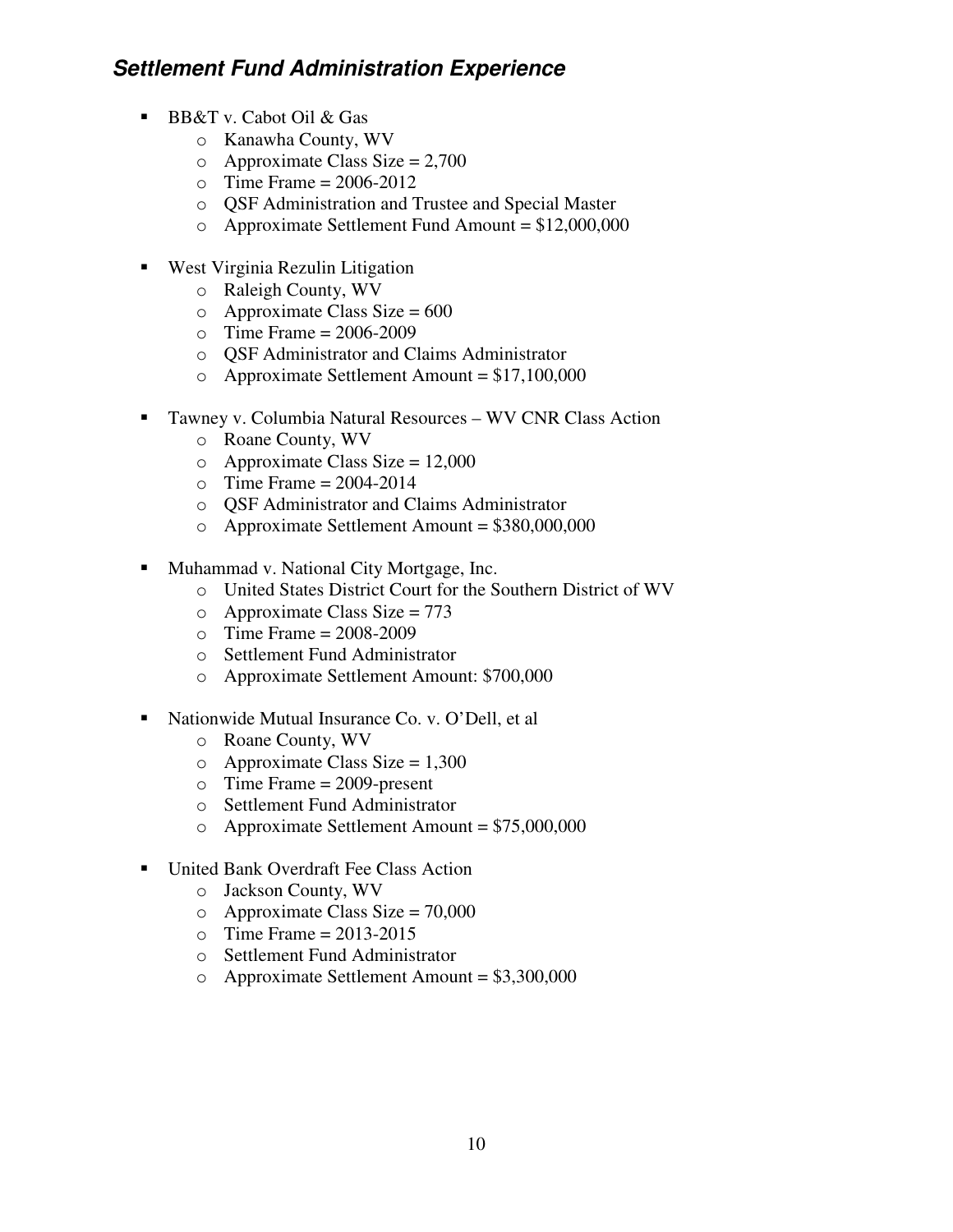- **Pirillo v. PNC Mortgage Company Class Action** 
	- o Monongalia County, WV
	- $\circ$  Approximate Class Size = 50
	- $\circ$  Time Frame = 2013-2014
	- o Settlement Fund Administrator
	- $\circ$  Approximate Settlement Amount = \$250,000
- Roberts v. Walgreen Employment Discharge Class Action
	- o Mercer County, WV
	- $o$  Approximate Class Size = 75
	- $\circ$  Time Frame = 2014
	- o Settlement Fund Administrator
	- $\circ$  Approximate Settlement Amount = \$162,500
- **Lucas v. Fifth Third Mortgage Company Class Action** 
	- o Wayne County, WV
	- $\circ$  Approximate Class Size = 300
	- $\circ$  Time Frame = 2014-2015
	- o Settlement Fund Administrator
	- o Approximate Settlement Amount = \$400,000
- Nutter v. M&T Bank Class Action
	- o Mason County, WV
	- $\circ$  Approximate Class Size = 700
	- $\circ$  Time Frame = 2014-2015
	- o Settlement Fund Administrator
	- o Approximate Settlement Amount = \$4,900,000
- Jenkins v. 7-Eleven Employment Discharge Class Action
	- o Kanawha County, WV
	- $\circ$  Approximate Class Size = 300
	- $\circ$  Time Frame = 2014-2015
	- o Settlement Fund Administrator
	- $\circ$  Approximate Settlement Amount = \$527,000
- Swieton v. Kroger Employment Discharge Class Action
	- o Kanawha County, WV
	- $\circ$  Approximate Class Size = 1,000
	- $\circ$  Time Frame = 2014-2016
	- o Settlement Fund Administrator
	- o Approximate Settlement Amount = \$455,000
- Weaver, at al. v. Valley Comprehensive Mental Health Center, Inc.
	- o Monongalia County, WV
	- $\circ$  Approximate Class Size = 30
	- $\circ$  Time Frame = 2014-2016
	- o Settlement Fund Administrator
	- $\circ$  Approximate Settlement Amount = \$82,000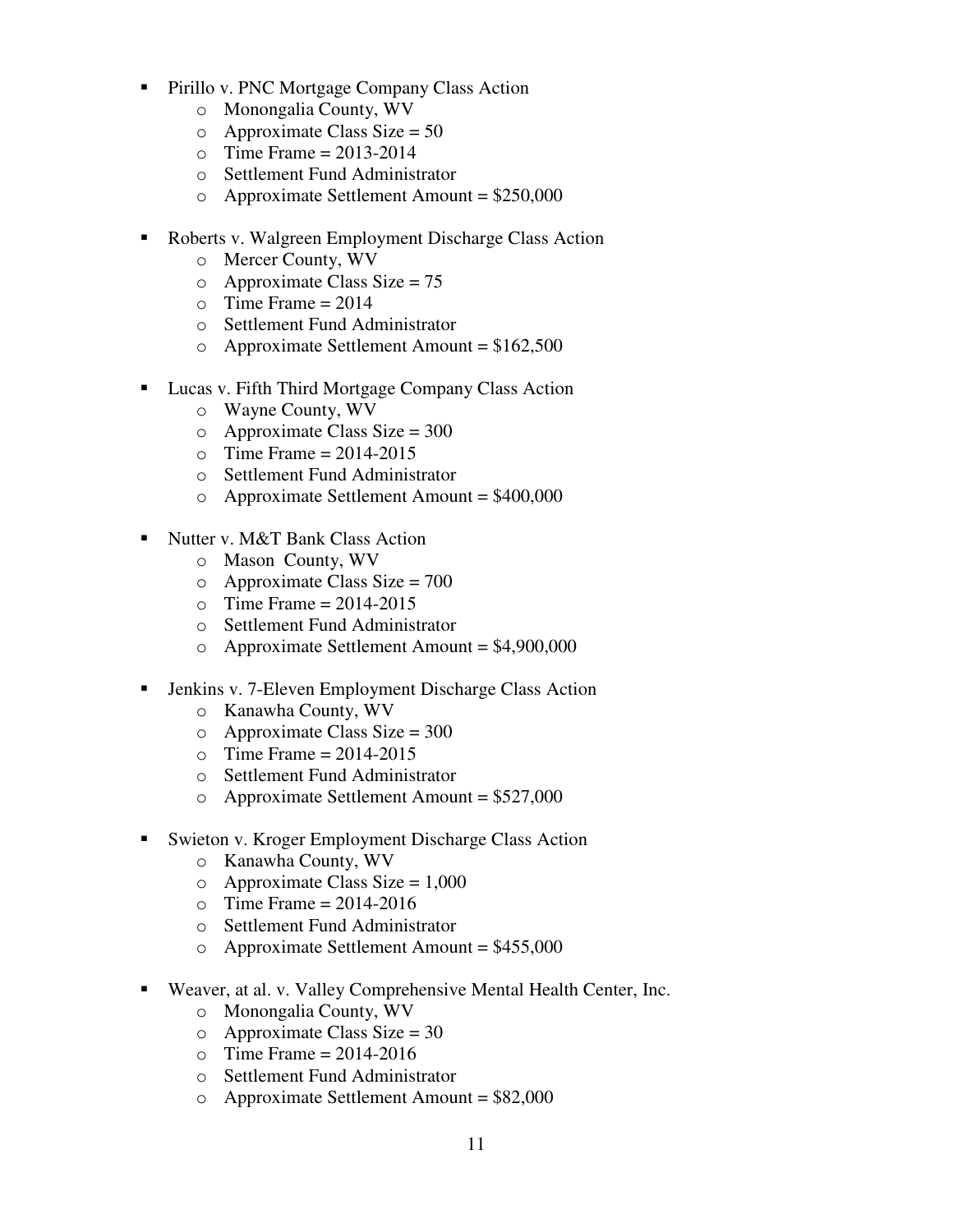- Smith v. Res-Care, Inc.
	- o United States District Court for Southern West Virginia, Huntington Division
	- $\circ$  Approximate Class Size = 4,500
	- $\circ$  Time Frame = 2015-2016
	- o Settlement Fund Administrator
	- $\circ$  Approximate Settlement Amount = \$840,000
- Blankenship v. Brody Mining, LLC
	- o Mingo County, WV
	- $\circ$  Approximate Class Size = 58
	- $\circ$  Time Frame = 2015-present
	- o Settlement Fund Administrator
	- $\circ$  Approximate Settlement Amount = \$30,000
- **Mulcahy v. Waste Management, Inc.** 
	- o Harrison County, WV
	- $\circ$  Approximate Class Size = 66
	- $\circ$  Time Frame = 2015-2016
	- o Settlement Fund Administrator
	- $\circ$  Approximate Settlement Amount = \$136,000
- Betonte v. Fresenius Medical Care Holdings. Inc., et al.
	- o Mercer County, WV
	- $\circ$  Approximate Class Size = 46
	- $\textdegree$  Time Frame = 2015-2016
	- o Settlement Fund Administrator
	- o Approximate Settlement Amount = \$230,000
- Edwards v. Coca Cola Bottling Co. Consolidated, et al.
	- o Kanawha County, WV
	- $\circ$  Approximate Class Size = 53
	- $\textcirc$  Time Frame = 2015-2016
	- o Settlement Fund Administrator
	- $\circ$  Approximate Settlement Amount = \$74,000
- Clay v. Wendy's International, Inc.
	- o Kanawha County, WV
	- $\circ$  Approximate Class Size = 166
	- $\circ$  Time Frame = 2015-2016
	- o Settlement Fund Administrator
	- o Approximate Settlement Amount = \$170,000
- Thomas v. SGS North America Inc.
	- o Kanawha County, WV
	- $\circ$  Approximate Class Size = 31
	- $\circ$  Time Frame = 2015-2016
	- o Settlement Fund Administrator
	- $\circ$  Approximate Settlement Amount = \$115,000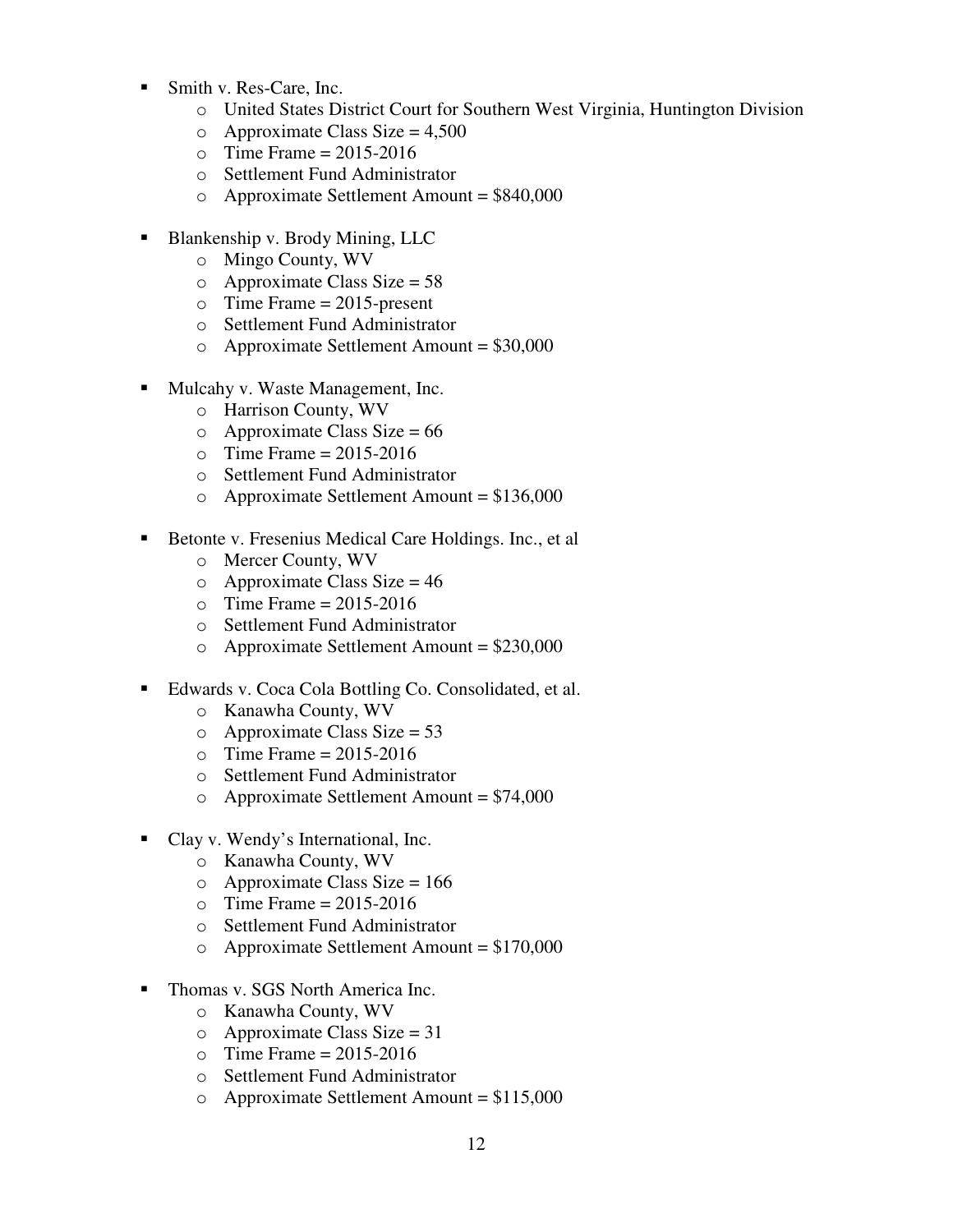- Holstein v. Sears Holding Corporation
	- o Kanawha County, WV
	- $\circ$  Approximate Class Size = 530
	- $\circ$  Time Frame = 2015-2016
	- o Settlement Fund Administrator
	- $\circ$  Approximate Settlement Amount = \$430,000
- Brown v. Live Nation Worldwide, Inc.
	- o Kanawha County, WV
	- $o$  Approximate Class Size = 55
	- $\Omega$  Time Frame = 2015-2016
	- o Settlement Fund Administrator
	- $\circ$  Approximate Settlement Amount = \$85,000
- Slater v. L Brands, Inc. and Bath and Body Works, LLC
	- o Kanawha County, WV
	- $\circ$  Approximate Class Size = 53
	- $\circ$  Time Frame = 2015-2016
	- o Settlement Fund Administrator
	- o Approximate Settlement Amount = \$40,000
- **Brown et al. v. Marriott International, LLC** 
	- o Kanawha County, WV
	- $\circ$  Approximate Class Size = 64
	- $\circ$  Time Frame = 2016-2017
	- o Settlement Fund Administrator
	- $\circ$  Approximate Settlement Amount = \$38,600
- Adams et al. v. Beverly Enterprises-WV
	- o Kanawha County, WV
	- $\circ$  Approximate Class Size = 27
	- $\circ$  Time Frame = 2016-2017
	- o Settlement Fund Administrator
	- $\circ$  Approximate Settlement Amount = \$72,500
- **McMahon et al. v. SP Plus Corporation et al.** 
	- o Kanawha County, WV
	- $\circ$  Approximate Class Size = 180
	- $\circ$  Time Frame = 2016-2017
	- o Settlement Fund Administrator
	- $\circ$  Approximate Settlement Amount = \$25,000
- Browning v. Hospitality Lodging Investors, LP
	- o Raleigh County, WV
	- $\circ$  Approximate Class Size = 50
	- $\circ$  Time Frame = 2016-2017
	- o Settlement Fund Administrator
	- $\circ$  Approximate Settlement Amount = \$58,000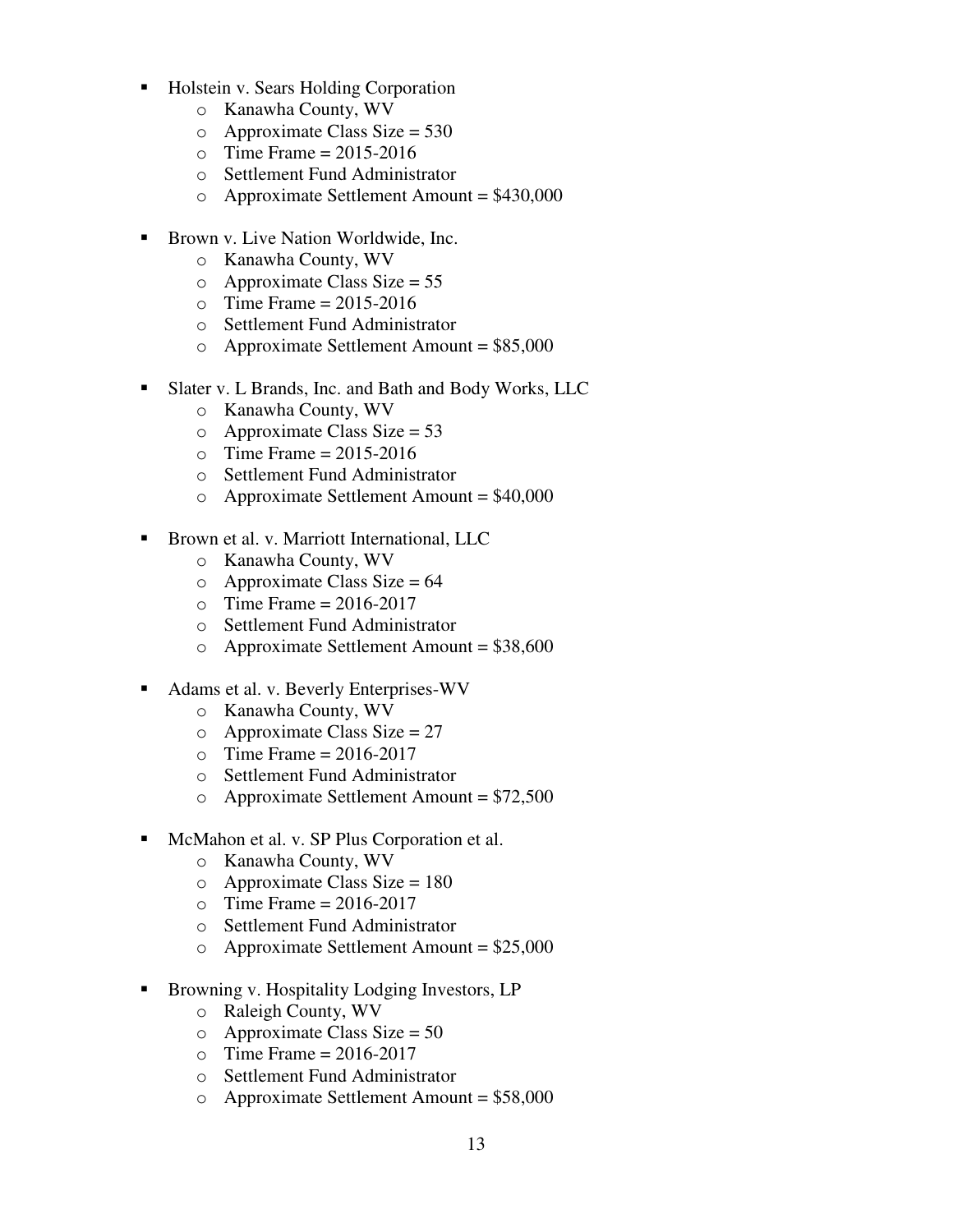- Casto et al. v. Weatherford Artificial Lift Systems, Inc.
	- o Kanawha County, WV
	- $\circ$  Approximate Class Size = 55
	- $\textcirc$  Time Frame = 2016-2017
	- o Settlement Fund Administrator
	- $\circ$  Approximate Settlement Amount = \$340,000
- Shore v. Chase Bank, et al.
	- o U.S, District Court, Southern District of Florida
	- $\circ$  Approximate Class Size = 5,100
	- $\circ$  Time Frame = 2016-present
	- o Settlement Fund Administrator
	- $\circ$  Approximate Settlement Amount = \$400,000
- Chamberlain, et al. v. 7-Eleven, Inc.
	- o Ohio County, WV
	- $\circ$  Approximate Class Size = 560
	- $\circ$  Time Frame = 2016-2017
	- o Settlement Fund Administrator
	- $\circ$  Approximate Settlement Amount = \$811,000
- Moten v. Little Eagle Coal Company (CONSOL)
	- o Nicholas County, WV
	- $\circ$  Approximate Class Size = 15
	- $\circ$  Time Frame = 2016-2017
	- o Settlement Fund Administrator
	- $\circ$  Approximate Settlement Amount = \$212,000
- Montoya v. Bon-Ton Department Stores, Inc.
	- o Kanawha County, WV
	- $\circ$  Approximate Class Size = 70
	- $\circ$  Time Frame = 2016-2017
	- o Settlement Fund Administrator
	- $\circ$  Approximate Settlement Amount = \$75,000
- Stender v. Verizon Wireless, d/b/a Cellco Partnership
	- o Ohio County, WV
	- $\circ$  Approximate Class Size = 23
	- $\circ$  Time Frame = 2016-2017
	- o Settlement Fund Administrator
	- $\circ$  Approximate Settlement Amount = \$267,000
- Equal Employment Opportunity Commission (EEOC) v. Coca-Cola Bottling Co. Consolidated
	- o EEOC Birmingham District
	- $\circ$  Approximate Class Size = Still being determined
	- $\circ$  Time Frame = 2016-present
	- o Settlement Fund Administrator
	- $\circ$  Approximate Settlement Amount = \$450,000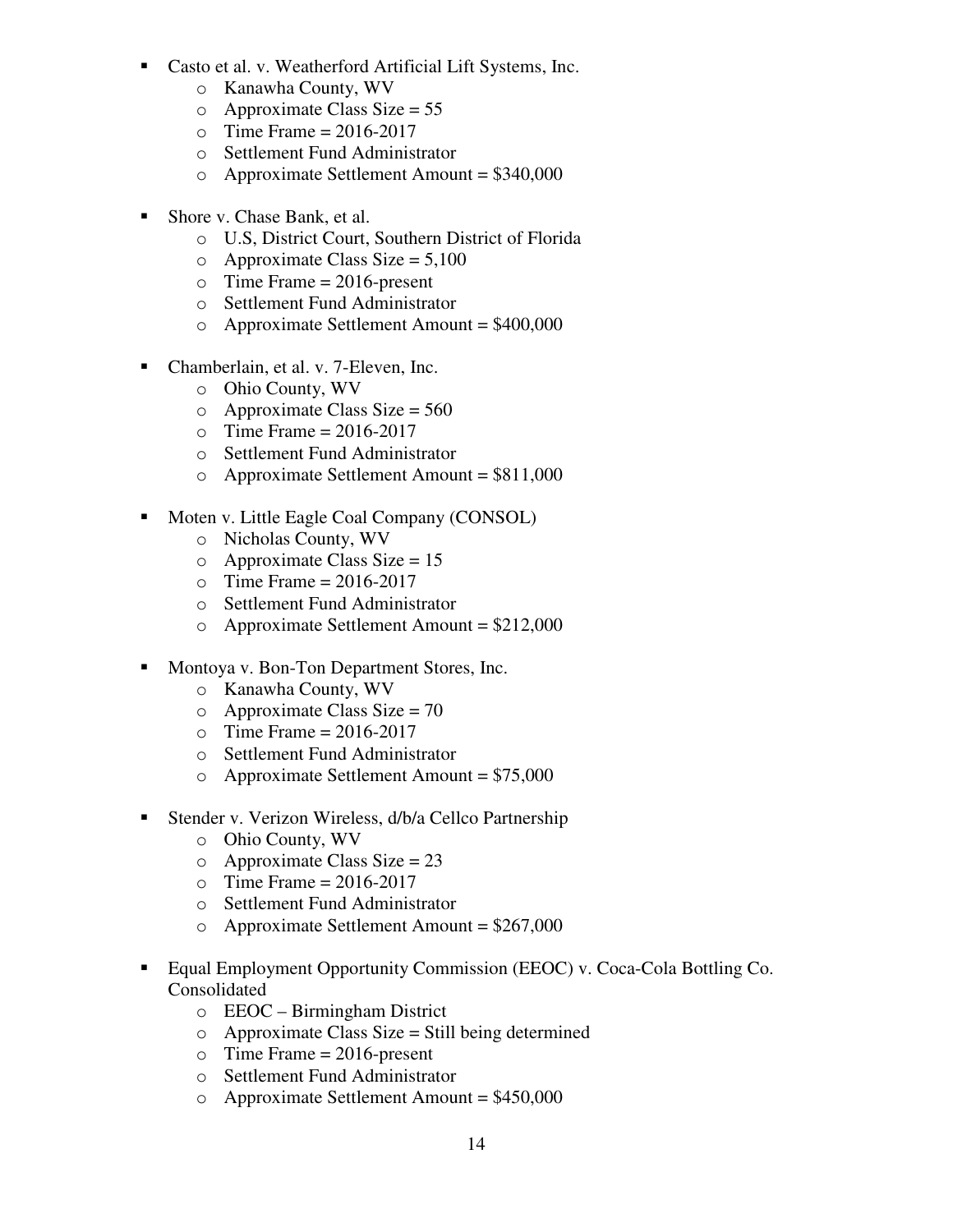- Whittington v. Central Transport, LLC
	- o Kanawha County, WV
	- $\circ$  Approximate Class Size = 25
	- $\circ$  Time Frame = 2017-present
	- o Settlement Fund Administrator
	- $\circ$  Approximate Settlement Amount = \$115,000
- Dye v. Fifth Third Mortgage Company
	- o United States District Court for Southern West Virginia, Huntington Division
	- $\circ$  Approximate Class Size = 2,500
	- $\circ$  Time Frame = 2017-present
	- o Settlement Fund Administrator
	- $\circ$  Approximate Settlement Amount = \$700,000
- Damron et al. v. University Physicians and Surgeons, Inc.
	- o Logan County, WV
	- $\circ$  Approximate Class Size = 93
	- $\circ$  Time Frame = 2017-present
	- o Settlement Fund Administrator
	- o Approximate Settlement Amount =\$362,500
- Davis v. Ruskin Company
	- o Harrison County, WV
	- $\circ$  Approximate Class Size = 146
	- $\circ$  Time Frame = 2017-present
	- o Settlement Fund Administrator
	- o Approximate Settlement Amount =\$542,500
- **Perez v. Figi's Companies, Inc. and Charming Sales Co. One, Inc.** 
	- o United States District Court for the Southern District of West Virginia
	- $\circ$  Approximate Class Size = 2,871
	- $\circ$  Time Frame = 2017-present
	- o Settlement Fund Administrator
	- $\circ$  Approximate Settlement Amount = \$1,700,000
- Fleming at al. v. Alpha Natural Resources et al.
	- o Boone County, WV
	- $\circ$  Approximate Class Size = 121
	- $\circ$  Time Frame = 2017-present
	- o Settlement Fund Administrator
	- o Approximate Settlement Amount =\$500,000
- Doe v. Lloyd & McDaniel, P.C.
	- o Raleigh County, WV
	- $o$  Approximate Class Size = 71
	- $\circ$  Time Frame = 2017-present
	- o Settlement Fund Administrator
	- o Approximate Settlement Amount=\$510,000